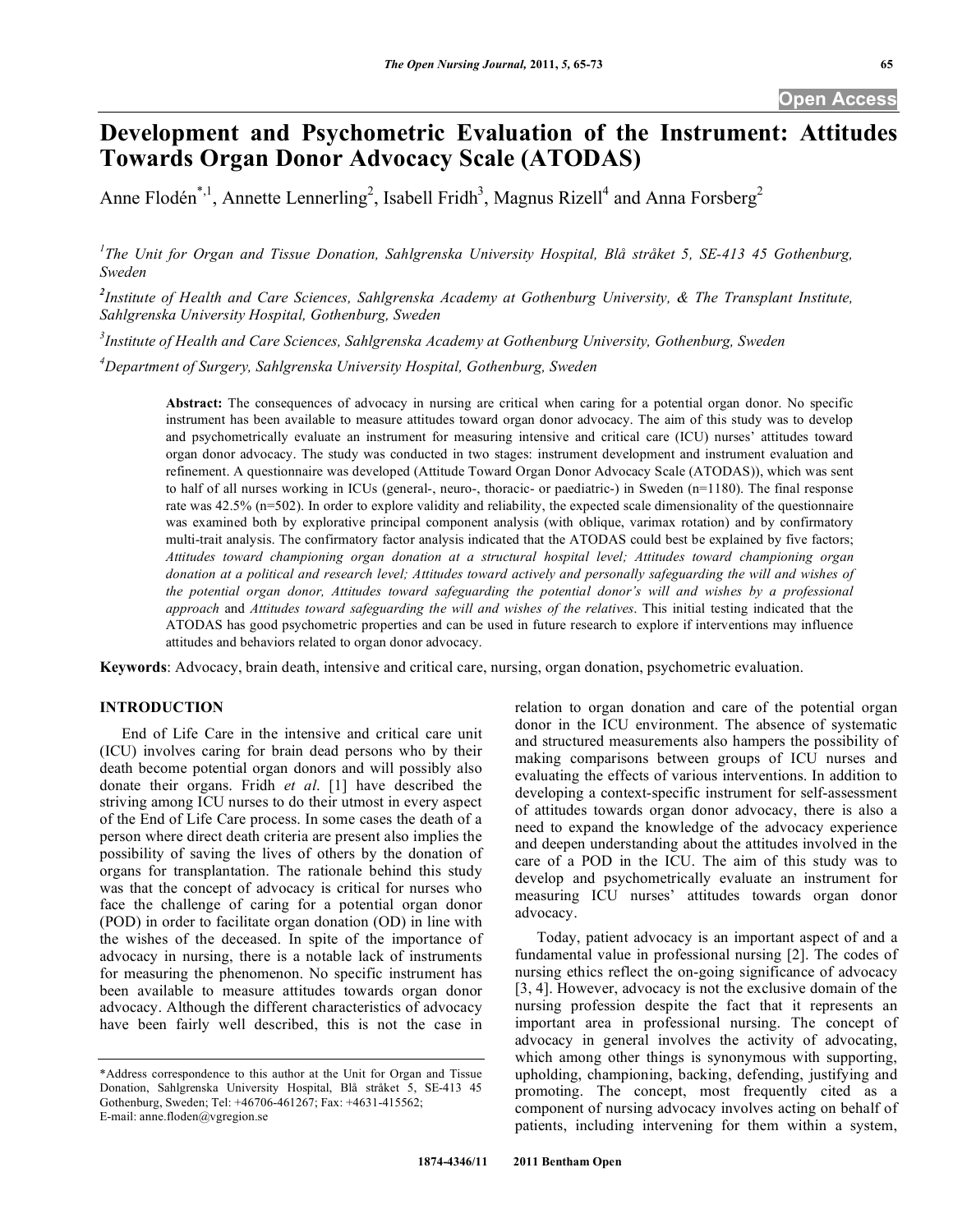resulting in nurses' actions such as speaking, fighting for, championing and standing up for patients [5-7]. Advocacy is also referred to as being the patient's voice, protecting patients and acting as a guide [8, 9]. According to Vaartio, Leino-Kilpi, Salantera and Suominen [10], advocacy is performed by the nurse due to personal or professional involvement as part of excellent nursing. One form of advocacy is so*-*called whistle blowing, where the nurse draws attention to the patient's rights and needs.

 Lindahl & Sandman [11] described the role of advocacy in the ICU. In relation to the patient, the meaning of advocacy is building a caring relationship involving meeting the private person and sharing a part of his/her life history. It also concerns a commitment to empowerment. In relation to patients' next of kin, it concerns making room for and interconnecting, involving information and translation, communication and collaboration with the family and relatives. The nurse guides, assists and involves the relatives. The role of advocacy in relation to colleagues means being a risk-taker and moral agent. According to Lindahl & Sandman [11], the meaning of the role of advocacy in the ICU lies in a moral and existential response to another human being, an expression of caring. They argue that when a patient needs advocacy, the nurse responds in order to create dignity and comfort for the patient and his/her relatives. In conclusion, previous studies have defined advocacy as using expert knowledge to advocate effectively, challenge traditional health care power structures, empower patients and bridge the perceived communication gap between patients, other professionals and the health care system [5, 10-14].

#### **FRAMEWORK**

 Bu and Jezewski [15] developed a mid-range theory of patient advocacy, which holds that advocacy is linked to the context and that the nurse advocates differently depending on the situation. In this theory, patient advocacy is viewed as a process or strategy consisting of a series of specific actions for preserving, representing and/or safeguarding patients' rights, best interests and values. Patient advocacy includes three broad core attributes:

- *Safeguarding patients' autonomy* involves a series of specific actions aimed at respecting and promoting the patient's self-determination in situations where he/she is competent and willing to participate in selfcare activities
- *Acting on behalf of patients* encompasses a series of specific actions that preserve and represent patients' values, benefits and rights in situations where the patient is incapable of doing so him/herself, e.g. due to unconsciousness, or when the patient chooses to allow the nurse to act on his/her behalf
- *Championing social justice*  refers to performing a series of actions to actively strive for change on behalf of individuals, communities and societies, with the aim of identifying inequalities and inconsistencies in the provision of care as set out in a clause in a legal instrument or hospital policy document.

 The first two core attributes relate to different types of clinical situation. They are complementary, do not conflict

#### **MATERIALS AND METHODOLOGY**

 This study was conducted in two stages: instrument development and instrument evaluation and refinement. The first stage included two steps:

- a. defining the construction of attitudes towards organ donor advocacy
- b. generating items and establishing content validity

 The second stage included a postal survey and test of the construct validity and internal consistency reliability.

## **STAGE ONE: INSTRUMENT DEVELOPMENT**

#### **Step 1: Defining the Construction of Attitudes Towards Organ Donor Advocacy**

 As described above, the instrument was theoretically anchored in the framework of patient advocacy and guided by the instrument development performed by Bu & Wu [16]. Snowball [17] described advocacy activities as respecting patients' rights, representing or speaking up for the patients' points of view in the decision-making process if patients are unable or unwilling to speak up for themselves, protecting patients' dignity and privacy and saving them from interventions that might cause them distress. Applying this description to the situation of OD, participation in the donation process and caring for the potential or actual organ donor can be viewed as advocacy activities:

> *Respecting the potential or actual organ donor's rights, representing or speaking up for his/her wishes as well as the relatives' points of view in the organ donation decision-making process. Protecting the potential or actual donor's dignity as well as the relatives' privacy and defending them from interventions that might cause them distress.*

 The theoretical definition of attitudes towards organ donor advocacy (ATODA) was developed on the basis of Ajzen and Fishbein's [18] definition of attitude in their theory of reasoned action (TRA) and by applying Bu and Jezewski's [15] theory of patient advocacy. According to TRA, a person's attitude towards performing a given behaviour refers to the degree to which he/she has a positive or negative perception of performing it. The construct of attitudes towards organ donor advocacy is in this study defined as follows:

> *It is the ICU nurse's own decision whether he or she is in favour of or against participating in organ donation and caring for the potential or actual donor, as well as preserving, representing and safeguarding the donor's and his/her relatives' rights, best interests and values after death.*

This includes three dimensions:

- Safeguarding the potential donor's will and wishes
- Safeguarding the will and wishes of the relatives of potential donors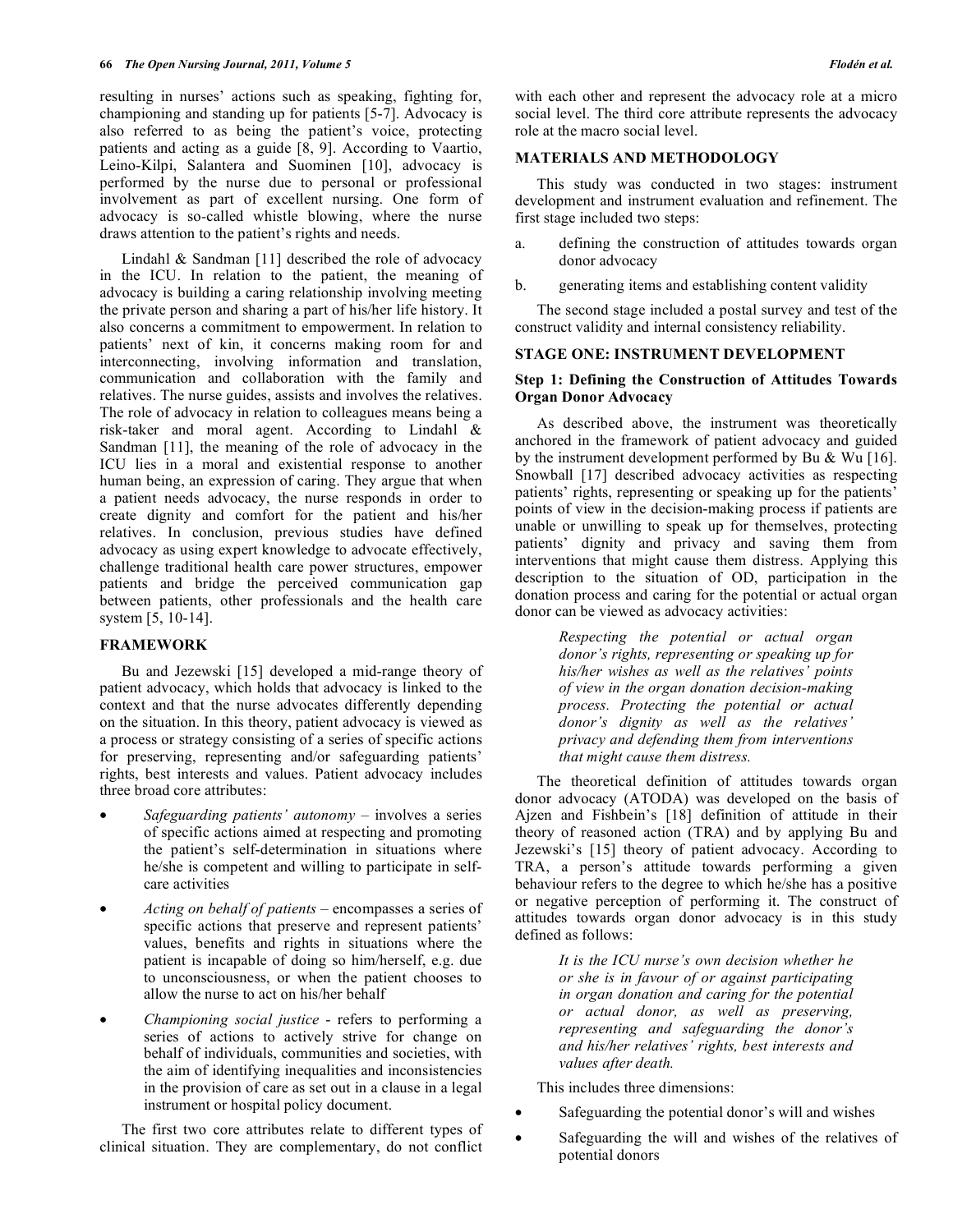• Championing social justice (e.g. ensuring that all clauses in legal instruments or hospital policy documents on organ donation are adhered to)

 According to Ajzen and Fishbein [18], individuals' attitudes are a significant predictor of their behavioral intention and actual performance of the behaviour. Since an extensive literature review [19] revealed that the attitudes among ICU staff might be a barrier to OD, it is important to be able to study these attitudes in a systematic way. One assumption is that individual nurses' attitudes towards organ donor advocacy are a significant predictor of their behavioral intention and actual performance in the OD situation.

#### **Step 2: Generating Items and Establishing Content Validity**

 Initially, an item pool of 55 items measuring ICU nurses' attitudes towards organ donor advocacy was generated based on three previous studies within the context of Swedish legislation and OD organization at a national level [20-22] and on an extensive literature review [19]. A panel of seven experts was formed to assess the content validity of the 55 item scale. The seven experts were two nurse researchers in the intensive and critical care field, four clinical ICU nursing experts, one of whom was a PhD student and another a senior researcher and expert on item construction. The experts on the panel were given a rating form with the theoretical definition as well as a delineation of the three dimensions, objectives and items. They were asked to review content relevance, clarity and domain coverage as well as to rate each item on a 4-point scale (from 1=*not relevant* to 4=*very relevant*). Calculation of the content validity index (CVI) was based on agreement between the evaluators. Content validity was validated with reference to Lynn's [23] criteria: with seven evaluators, an item rated as either 3 (relevant and needs little revision) or 4 (very relevant) by at least six evaluators (>86%) is considered valid and included in the scale. With seven evaluators, the CVI of a scale is the proportion of total items rated by six or more evaluators as either 3 or 4. The CVI for the entire ATODA scale was 82%. A CVI score of 80% or higher is generally considered reasonable content validity [24].

### **STAGE TWO: INSTRUMENT EVALUATION AND REFINEMENT**

 In the second stage, two studies were conducted, a pilot study (n=20) and main data collection by means of a large survey. A questionnaire consisting of the 55-item ATODA scale and a set of demographic questions was prepared for both the pilot study and the main study. Since the ATODA scale was designed to be applicable to all ICU nurses with direct patient care experience, the instrument was tested on a sample of ICU nurses. Their patient advocacy role is especially important due to the unique needs and issues of patients in intensive care, such as vulnerability. When the vulnerable patient dies and is diagnosed as brain dead, an opportunity for OD may occur. In situations of OD from a deceased patient in the ICU, the major area of ethical concern involves the diagnosis of death. Issues include the identification and diagnosis of brain death and the responsibility to ask whether or not the deceased had expressed a wish to donate his/her organs. Additional issues concern attitudes and beliefs about the death itself [25].

 The concept of 'potential organ donor' (POD) is used to denote a patient who is declared dead on the basis of brain death criteria, treated by a ventilator in an ICU setting and considered medically suitable to become an organ donor, but where the decision about organ donation has not yet been made [26]. Once the medical suitability of a potential donor is established, consent to organ donation needs to be explored. According to the *Swedish Transplantation Act*, it is the attitude of the deceased to organ donation that is paramount. The wish can be expressed verbally, or through the national donor registry and/or a completed donor card. The last wish expressed is valid. Consent is presumed in cases where the wish of the deceased is not known. Next of kin have the right to veto only in cases where the wish of the deceased is unknown [27, 28]. Failure to raise the question of OD will result in ICU staff deciding against it without investigating the wish of the deceased. If the deceased patient's wish was to donate his/her organs after death, then he/she is deprived of this possibility despite the fact that *The Health and Welfare Act* highlights the need for an ethical approach to nursing and caring, where respect for the deceased's autonomy is crucial [29].

 In the pilot study, a total of 20 ICU nurses from two general ICUs and one neurosurgical intensive care unit (NICU) participated. There were ten respondents from one university hospital, involving both general ICU and NICU nurses, and ten from a regional hospital. A unit leader from each ICU setting randomly selected nurses to participate in the pilot study. After the review by the expert group and the pilot study, the number of items was reduced by eight, from 55 to 47, in order to increase clarity and relevance. The version of the ATODAS used for the main data collection included 15 items aimed at measuring attitudes towards *Safeguarding the potential donor's will and wishes*, 15 items dealing with attitudes towards *Acting on behalf of the potential or actual donor as well as his/her relatives* and 17 items covering attitudes towards *Championing social justice*. A 6-point Likert-type scale was used, ranging from very negative to very positive attitudes towards organ donor advocacy. Responses were scored on a 6-point scale ranging from *strongly disagree (1)* to *strongly agree (6)*. Scoring was reversed for one negatively worded item so that a high score reflected strong support for advocacy.

#### **Sample and Procedure**

 Tabachnick and Fidell [30] indicated that at least 300 cases are required for a factor analysis. However, MacCallum, Widaman, Zhang and Hong [31] suggested that a sample size of 500 or more is preferable. An instrument containing about 50 items should therefore be tested on a sample of approximately 500 participants. For the main data collection, the inclusion criterion was being a nurse working in an ICU. The participants were identified from an existing register administered by the Swedish Association of Health Professionals (SAHP)*,* which is a trade union and professional organization for registered nurses, midwives, biomedical scientists and radiographers. The SAHP register included a random sample of 50% of ICU nurses taken from their member registry. In November 2010, the ATODAS questionnaire was sent to 50% of all nurses working in a general ICU, NICU, thoracic ICU and paediatric ICU in Sweden (n=1180) in order to obtain approximately 500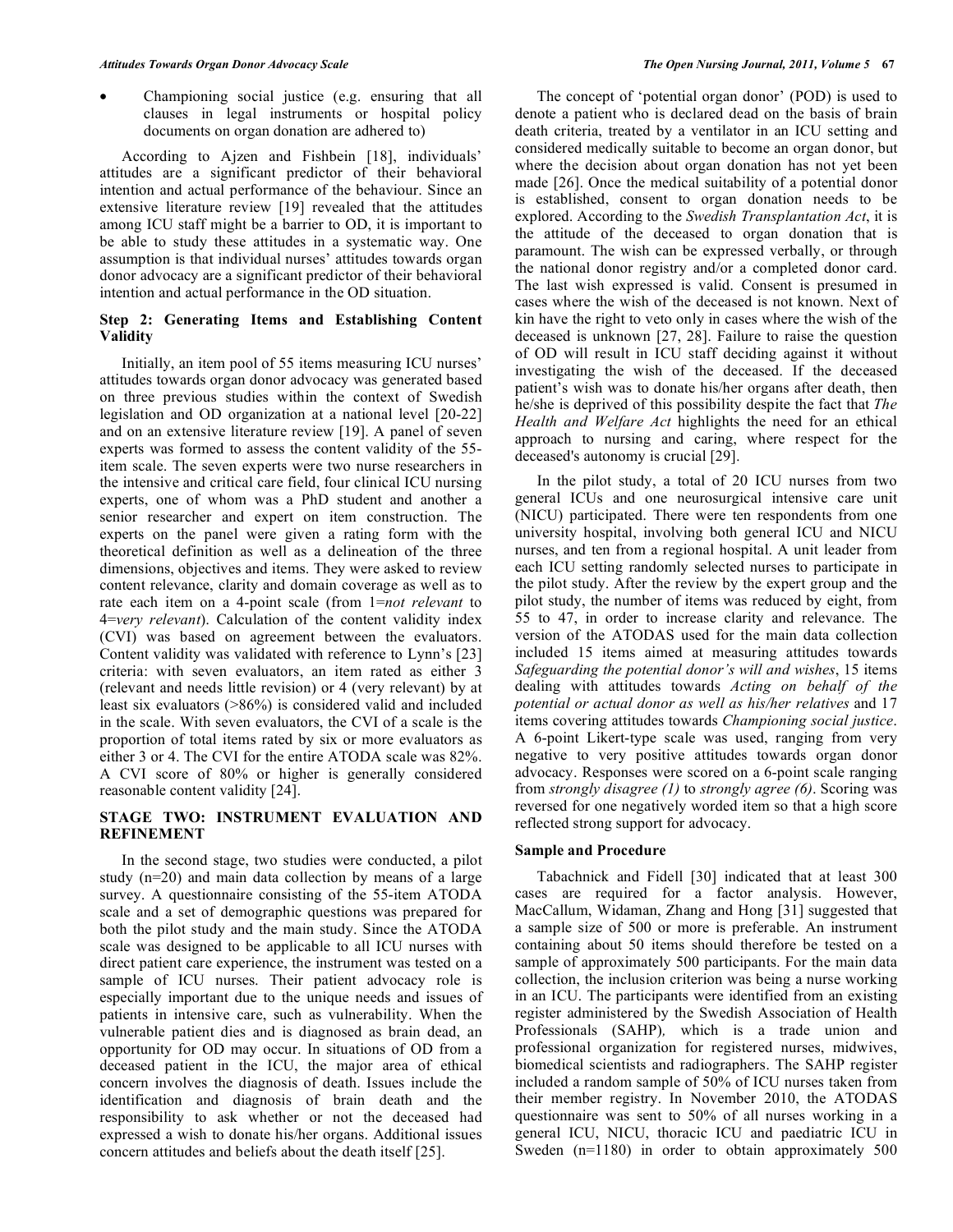completed questionnaires. As a low response rate (20-30%) was anticipated, the SAHP membership was over-sampled. Anonymity of respondents was assured, and no identifier was marked on the distributed questionnaires. After the first mailing and one reminder, 445 participants responded. A second reminder was sent, which increased the number of respondents by 57, giving a final response rate of 42.5% (502 out of 1180). We were unable to analyse the external dropout rate of 57.5% (n=678), as the questionnaires were sent anonymously, which made it impossible to determine the reasons for declining participation. However, as 74 nurses contacted us to decline participation, as they no longer worked in the ICU (already excluded), one explanation for dropout may be that the SAHP membership registry was not sufficiently updated. We also suspect a systematic dropout since the issue of organ donor advocacy is highly sensitive and demanding. The respondents might be professionals with a strong opinion about organ donor advocacy and a willingness to express their views. On the other hand, the dropouts may represent professionals who do not reflect on these matters and therefore are not able to share their points of view.

 No questionnaires had to be excluded due to excessive missing data (>30%) within one or more subscales*,* thus 502 questionnaires were used in the analysis. Demographic data collected in the questionnaire included age, gender, ICU work experience, educational level, type of hospital (i.e. local general hospital or university hospital) and ICU. A detailed, demographic profile of the participants is presented in Table **1a-d**. After the main data collection (n=502), factor analysis was employed to examine construct validity and internal consistency reliability. The ATODA scale was then revised based on the results of the factor analysis.

**Table 1a. Demographics of the Swedish ICU Nurses (n=502)** 

| Mean Age (Range)                                    | 47 years, (24-66 years)   |  |
|-----------------------------------------------------|---------------------------|--|
| Mean ICU work experience                            | 16 years $(0.5-40$ years) |  |
| Female                                              | 88.5% (n=445)             |  |
| Male                                                | $9.5\%$ (n=48)            |  |
| Missing responses                                   | $2\%$ (n=9)               |  |
| Local hospital                                      | $26.5\%$ (n=133)          |  |
| Regional hospital                                   | 33.5% (n=169)             |  |
| University hospital                                 | $37\%$ (n=185)            |  |
| Missing responses                                   | $3\%$ (n=15)              |  |
| General intensive care unit (ICU)                   | 74\% (n=373)              |  |
| Neurosurgical intensive care unit                   | $7\%$ (n=34)              |  |
| Thoracic intensive care unit                        | $8\%$ (n=40)              |  |
| Paediatric intensive care unit                      | $2\%$ (n=11)              |  |
| Other type of ICU e.g. infection ICU                | $7.5\%$ (n=37)            |  |
| Missing responses                                   | $1.5\%$ (n=7)             |  |
| <b>Current position</b>                             |                           |  |
| Unit manager, Assistant unit manager                | $0.5\%$ (n=2)             |  |
| Section leader                                      | $3.5\%$ (n=18)            |  |
| Unit teacher                                        | $0.5\%$ (n=2)             |  |
| ICU nurse, with special responsibility for donation | $5.5\%$ (n=27)            |  |
| ICU staff nurse                                     | $68\%$ (n=342)            |  |
| Other position                                      | $20.5\%$ (n=104)          |  |
| Missing responses                                   | $1.5\%$ (n=7)             |  |

**Table 1b. Level of Education Among Swedish ICU Nurses (n=502)** 

| Registered nurse with a specialist nursing degree |                  |
|---------------------------------------------------|------------------|
| Yes                                               | $97.5\%$ (n=488) |
| No                                                | $1.5\%$ (n=8)    |
| Missing responses                                 | $1\%$ (n=6)      |
| <b>Bachelor's degree</b>                          |                  |
| Yes                                               | $38\%$ (n=191)   |
| No                                                | $60.5\%$ (n=303) |
| Missing responses                                 | $1.5\%$ (n=8)    |
| Master's degree or higher                         |                  |
| Yes                                               | $10\%$ (n=49)    |
| No                                                | $87\%$ (n=438)   |
| Missing responses                                 | $3\%$ (n=15)     |

#### **Table 1c. Work Experience Among Swedish ICU Nurses (n=502)**

| Experiences of caring for a brain dead patient on |                  |
|---------------------------------------------------|------------------|
| mechanical ventilation                            |                  |
| Never                                             | $8.5\%$ (n=43)   |
| 1-5 times                                         | $52\%$ (n=255)   |
| $6-10$ times                                      | $10.5\%$ (n=52)  |
| $>10$ times                                       | $8\%$ (n=41)     |
| Missing responses                                 | $2\%$ (n=9)      |
| Participation in discussions about OD with        |                  |
| relatives                                         |                  |
| Never                                             | $29.5\%$ (n=148) |
| 1-5 times                                         | $51\%$ (n=255)   |
| $6-10$ times                                      | $10.5\%$ (n=52)  |
| $>10$ times                                       | $8\%$ (n=41)     |
| Missing responses                                 | $1\%$ (n=6)      |

**Table 1d. Personal Experience of Organ Donation and Transplantation (n=502)** 

| The nurse him/herself, family and/or friends have<br>personal experience of organ donation<br>Yes<br>N <sub>0</sub><br>Missing responses        | 6% (n=31)<br>91.5% (n=459)<br>2.5% (n=12)        |
|-------------------------------------------------------------------------------------------------------------------------------------------------|--------------------------------------------------|
| The nurse him/herself, family and/or friends have<br>personal experience of organ transplantation<br>Yes<br>N <sub>0</sub><br>Missing responses | $10\%$ (n=51)<br>$87.5\%$ (n=439)<br>2.5% (n=12) |

#### **Statistical Analysis to Examine Construct Validity and Scale Reliability**

 Data were analysed with the SPSS version 18.0 and the Multi-trait Analysis Program version 2 [32]. In order to explore validity and reliability, the expected scale dimensionality of the questionnaire was examined both by explorative principal component analysis (with oblique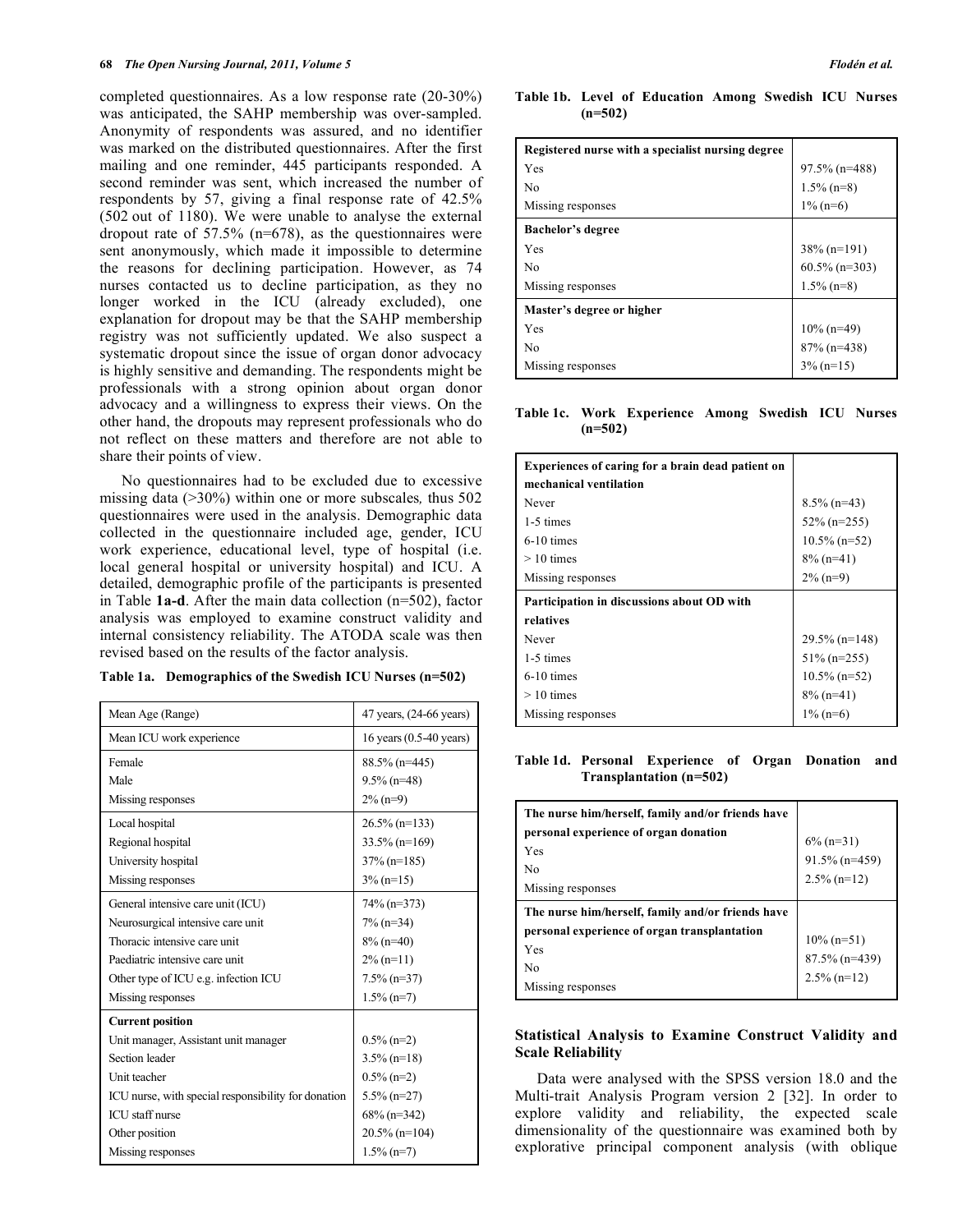varimax rotation) and by confirmatory multi-trait analysis. In the explorative principal component analysis, three strategies; Cattell's scree plot, absorption of variance and meaningfulness of factors [33], were used interactively to determine the number of tentative factors to retain. These factors were then tested by multi-trait analysis. Here the hypothesized internal item-scale structure was examined, i.e. convergent and discriminatory validity. Convergent validity refers to the consistency of the items expected to measure a scale (factor). It was tested by computing the item correlations with their expected factor corrected for overlap. A common criterion is item-scale correlations of at least 0.40 [32]. Discriminatory validity was tested by computing the proportion of items that had a higher or significantly higher correlation with their expected (hypothesized) scale compared with the other scales (success rate). The item-scale structure that was the best compromise between the results of the multi-trait analysis and the explorative factor analysis was retained. Scale reliability was further estimated using Cronbach's alpha. According to a conventional rule, this coefficient should exceed at least .70 [34].

#### **Ethical Considerations**

 According to Swedish law at the time of the study, ethical approval was not required since the study did not involve patients [35]. Nevertheless, the ethical aspects are in accordance with the Helsinki Declaration [36] and the Ethical Guidelines for nursing research in the Nordic countries [37] regarding the requirements of information, consent, confidentiality and utility.

#### **RESULTS**

 All 47 ATODAS items were subjected to an exploratory principal component analysis followed by oblique varimax rotation. Prior to performing the analysis, the suitability of the data for factor analysis was assessed. Inspection of the correlation matrix revealed that most of the item-total coefficients were above .30. The highest inter-item correlation coefficient was .78. We performed a principal component analysis, testing between three and ten factors in order to obtain a solution with the most optimal scale variance, which resulted in a five- rather than the three-factor solution initially hypothesized. In the five-factor solution, all factors had eigenvalues greater than 1.0. The rotated fivefactor solution revealed the presence of a simple structure, with each factor showing a number of strong loadings and most variables loading substantially  $(> 0.35)$  on only one factor, with a difference in loading on the other factors of at least .20. The total scale variance explained by the five factors was 41.9%.

 When a loading criterion of .40 was applied, 10 items that loaded .40 or above on factor one only were categorized in subscale one and labeled *Attitudes towards championing organ donation at a structural hospital level* (10 items). An additional 5 items, originally classified into the dimension Championing social justice, were categorized in subscale two and labeled *Attitudes towards championing organ donation at a political and research level*. Fifteen items originally classified as a measure of Safeguarding the potential donor's will and wishes were now reclassified into two different factors labeled *Attitudes towards actively and* 

*personally safeguarding the will and wishes of the POD* (6 items) and *Attitudes towards safeguarding the potential donor's will and wishes by a professional approach* (7 items). The remainder of the fifteen items originally classified as a measure of acting on behalf of the potential or actual donor as well as his/her relatives were organized under the label *Attitudes towards safeguarding the will and wishes of the relatives* (8 items). Cronbach's alpha was calculated to examine the internal consistency reliabilities of the remaining 36 items distributed across the five factors based on the sample of 502 respondents. Since the Cronbach's alpha values for three of the five factors were high, four more items were removed from the item pool due to poor squared multiple correlation values. The final satisfactory factor loadings for the five relevant factors together with their Cronbach's alpha values are presented in Table **2**. The five factor solution was further strengthened by analysis of correlations between the various factors. There was a reasonable correlation between all factors except for the one aimed at measuring attitudes towards championing OD at a political and research level, as shown in Table **3**. The results indicated satisfactory internal consistency of the entire ATODA scale and its factors for the five-factor model chosen.

#### **DISCUSSION**

 In this study, a measure of ICU nurses' attitudes towards organ donor advocacy, the Attitude Towards Organ Donor Advocacy Scale (ATODAS) was developed, tested and refined. The ATODAS was initially conceptualized in three dimensions; Safeguarding the potential donor's will and wishes (SPDW), Safeguarding the potential donor's relatives' will and wishes (SPRW) and Championing social justice (CSJ), corresponding to three core attributes of patient advocacy [15]. Results supported the validity and reliability of the ATODAS as a multidimensional scale for measuring ICU nurses' attitudes towards advocacy on behalf of potential and actual organ donors. However, since no testretest has yet been performed, we do not know at this point whether the total and its five subscales are stable over time. Further tests are needed.

 Construct validity of the ATODAS was examined using exploratory principal component analysis (with oblique varimax rotation) and confirmatory multi-trait analysis. Exploratory factor analysis of the 47-item scale resulted in a five-factor solution explaining the highest proportion of the variance. This solution at first appeared incongruent with the initially hypothesized three-factor structure of the construct of attitudes towards organ donor advocacy. However, after scrutinizing the five factors, it became evident that they still covered the initially hypothesized three-factor structure of the construct but in a more nuanced way. Championing social justice involves advocating at a macro social level, which, on the one hand, may involve a structural level at the hospital where one works and, on the other, a political or research level. Thus there is a possibility to advocate on two different macro social levels in relation to OD. At a micro social level, it is possible to advocate in relation to the donor's will and wishes in a clearly action oriented way measured by 6 items in a factor labeled *Attitudes towards actively and personally safeguarding the will and wishes of*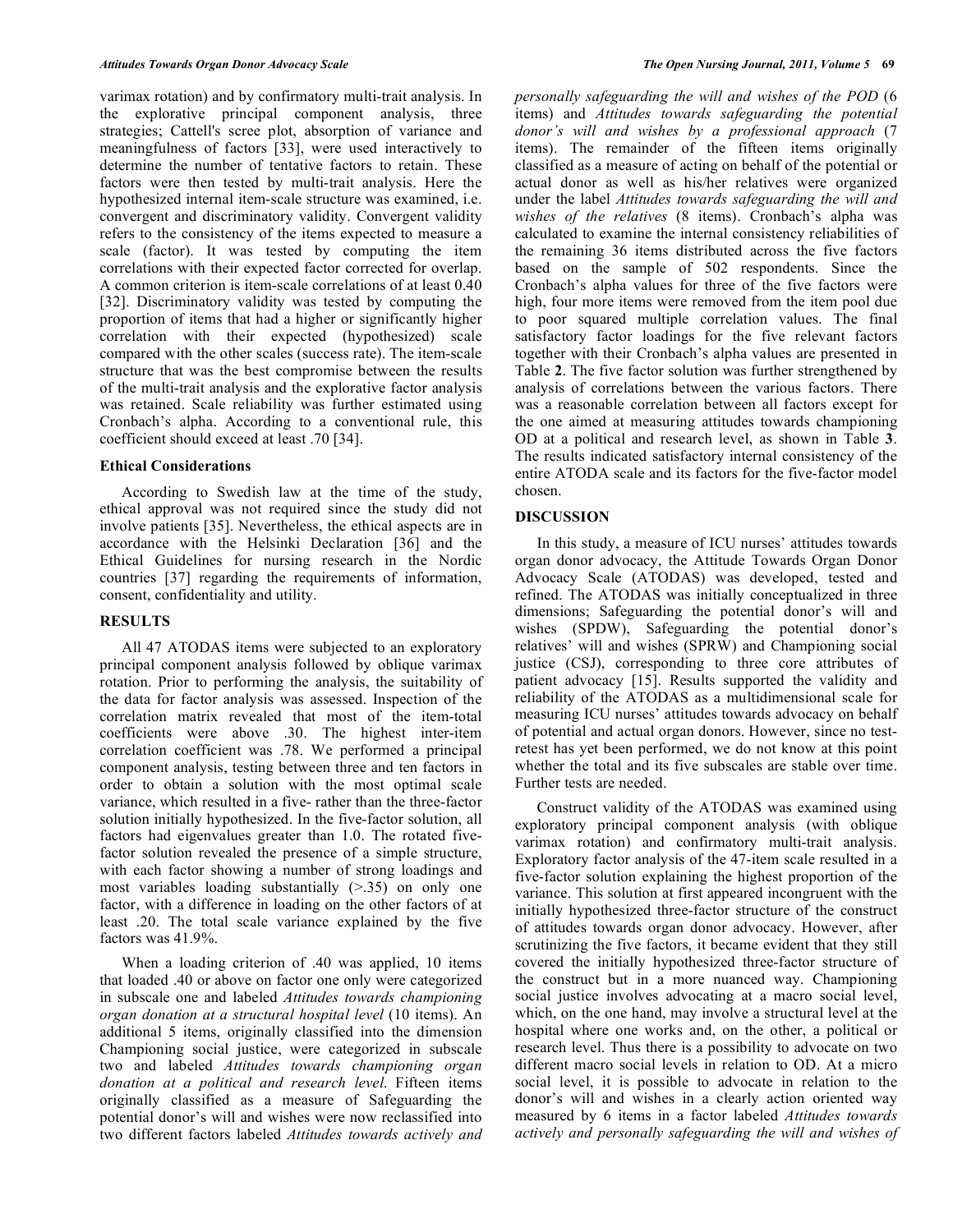## **Table 2. Rotated Component Matrix with Cronbach's Alfa Values**

| <b>ATODA Factors</b>                                                                             | <b>Items</b>                                                                                                                                                                          | <b>Item Scale Correlation</b> | Cronbach's Alfa |
|--------------------------------------------------------------------------------------------------|---------------------------------------------------------------------------------------------------------------------------------------------------------------------------------------|-------------------------------|-----------------|
| 1. Attitudes towards<br>championing OD at a                                                      | In my ICU ward I help develop guidelines that take account of the<br>situation of potential donors and the needs of their relatives.                                                  | .78                           | .90             |
| structural hospital level                                                                        | I co-operate with other professionals outside my ICU (e.g. X-ray<br>and lab) to improve organ donation guidelines.                                                                    | .76                           |                 |
|                                                                                                  | If the need arises, I take action on a structural level to change the<br>organ donation policy document.                                                                              | .72                           |                 |
|                                                                                                  | If the need arises, I would resort to other actions to achieve good<br>routines for organ donation, e.g. training of staff, a reflection<br>group for ethical issues etc.             | .71                           |                 |
|                                                                                                  | If the need arises, I take part in work to improve the organ<br>donation guidelines in my ICU ward.                                                                                   | .70                           |                 |
|                                                                                                  | If the need arises, I point out the importance of organ donation<br>guidelines to the ICU managers.                                                                                   | .70                           |                 |
|                                                                                                  | I employ available scientific knowledge to ensure that the method<br>of working in connection with organ donation is evidence based.                                                  | .65                           |                 |
|                                                                                                  | I promote communication and cooperation between various<br>professional categories in the care of a potential donor.                                                                  | .63                           |                 |
|                                                                                                  | I discuss and promote organ donation outside my ICU.                                                                                                                                  | .62                           |                 |
|                                                                                                  | I communicate problems that arise in relation to organ donation to<br>the senior management of my unit/department.                                                                    | .60                           |                 |
| 2. Attitudes towards<br>championing OD at a<br>political and research level                      | I take part in decision-making that affects organ donation.                                                                                                                           | .69                           | .62             |
|                                                                                                  | I am considering starting to work politically to promote organ<br>donation.                                                                                                           | .67                           |                 |
|                                                                                                  | I participate in research that affects organ donation.                                                                                                                                | .55                           |                 |
|                                                                                                  | If possible, I would take part in research that influences guidelines<br>and policies regarding organ donation.                                                                       | .47                           |                 |
| 3 Attitudes towards actively<br>and personally safeguarding<br>the will and wishes of the<br>POD | I will take action if the medical treatment of the potential donor is<br>unsuitable.                                                                                                  | .74                           | .80             |
|                                                                                                  | I question inadequate care of a potential donor performed by a<br>nurse or doctor in my ward.                                                                                         | .73                           |                 |
|                                                                                                  | I call attention to any team member who hinders the correct and<br>consistent care of the potential donor.                                                                            | .72                           |                 |
|                                                                                                  | I will argue against all forms of unethical treatment of a potential<br>donor.                                                                                                        | .68                           |                 |
|                                                                                                  | I discuss with the intensivist in attendance about the consequences<br>of his/her decision(s) regarding the potential donor.                                                          | .59                           |                 |
| 4. Attitudes towards                                                                             | If known to me, I express the will of the potential donor                                                                                                                             | .73                           | .73             |
| safeguarding the potential<br>donor's will and wishes by a<br>professional approach              | I bring the will of the deceased and/or relatives regarding organ<br>donation to the attention of the intensivist in charge and the doctor<br>with responsibility for patients (PAL). | .72                           |                 |
|                                                                                                  | It is my responsibility to represent the potential donor throughout<br>the donation process.                                                                                          | .66                           |                 |
|                                                                                                  | It is my duty to respect the will of the potential donor.                                                                                                                             | .59                           |                 |
|                                                                                                  | I am receptive to and respect the will of the potential donor even if<br>I do not share his/her view.                                                                                 | .59                           |                 |
|                                                                                                  | I make colleagues in my shift aware of the will of the deceased<br>and/or next of kin regarding organ donation.                                                                       | .47                           |                 |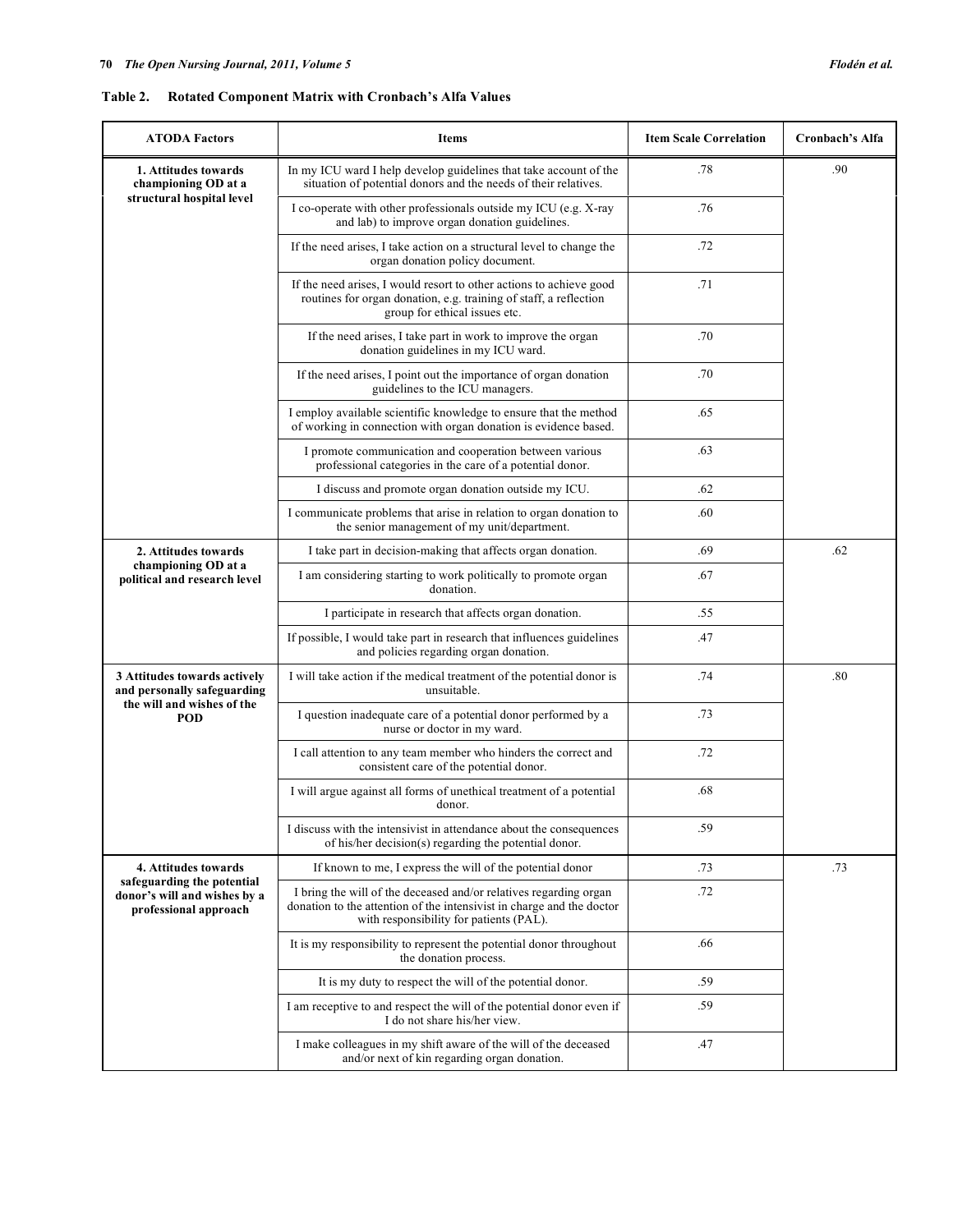#### **(Table 2) contd…..**

| <b>ATODA Factors</b>                              | <b>Items</b>                                                                                                                                                 | <b>Item Scale Correlation</b> | <b>Cronbach's Alfa</b> |
|---------------------------------------------------|--------------------------------------------------------------------------------------------------------------------------------------------------------------|-------------------------------|------------------------|
| 5. Attitudes towards<br>safeguarding the will and | I help next of kin to weigh the reasons for and against organ<br>donation.                                                                                   | .71                           | .75                    |
| wishes of the relatives                           | I discuss any consequences of next of kin's decisions with them.                                                                                             | .65                           |                        |
|                                                   | I try to help next of kin to reach a decision they can live with.                                                                                            | .59                           |                        |
|                                                   | When there is a possibility of organ donation, it is my duty to<br>explain the meaning of the Transplantation Act to next of kin,<br>including their rights. | .49                           |                        |
|                                                   | I provide information on a regular basis to next of kin about the<br>care of the potential donor.                                                            | .47                           |                        |
|                                                   | I ensure that next of kin understand the medical actions that will<br>be taken when the deceased has been identified as a medically<br>suitable donor.       | .43                           |                        |
|                                                   | I remind other staff members involved in the care of the potential<br>donor that next of kin have a right to continuous information.                         | .42                           |                        |

**Table 3. Correlations Between the Factors of ATODAS Measuring Five Factors:** 

**1. Attitudes Towards Championing OD at a Structural Hospital Level (ATODA-SHL)** 

**2. Attitudes Towards Championing OD at a Political and Research Level (ATODA-PRL)** 

**3. Attitudes Towards Actively and Personally Safeguarding the Will and Wishes of the POD (ATODA-APS)** 

**4. Attitudes Towards Safeguarding the Potential Donor's Will and Wishes by a Professional Approach (ATODA-SPPA)** 

**5. Attitudes Towards Safeguarding the Will and Wishes of the Relatives (ATODA-SWR)** 

|                    | <b>ATODA-SHL</b> | <b>ATODA-PRL</b> | <b>ATODA-APS</b> | <b>ATODA-SPPA</b> | <b>ATODA-SWR</b> |
|--------------------|------------------|------------------|------------------|-------------------|------------------|
| <b>1.ATODA-SHL</b> |                  | $.41**$          | $.50**$          | $.22**$           | $.50**$          |
| 2.ATODA-PRL        | $.41**$          |                  | $.18**$          | .07               | $20**$           |
| 3.ATODA-APS        | $.50**$          | $.18**$          |                  | $35**$            | $.47**$          |
| 4.ATODA-SPPA       | $.22**$          | .07              | $35**$           |                   | $.37**$          |
| 5.ATODA-SWR        | $.50**$          | $.20**$          | $.47**$          | $37**$            |                  |

\*\*= Correlation is significant at the 0.01 level (2-tailed).

*the* POD or by adopting a professional but less active approach, measured by 7 items in a factor labeled *Attitudes towards safeguarding the potential donor's will and wishes by means of a professional approach.* Finally, the structure of the construct was also covered at the micro social level by an eight-item factor measuring advocacy in relation to the donor's relatives, labeled *Attitudes towards safeguarding the will and wishes of the relatives*. In conclusion, the confirmatory factor analysis indicated that the ATODAS could be best explained by five factors. It was also found that the Cronbach's alpha coefficients of the final 32-item ATODAS and its subscales possessed satisfactory internal consistency ranging from .62-.90. Although an alpha of at least .70 is desirable, a cut-off of .60 is common in exploratory research. The formula for alpha also takes into account the number of items. That is, when the number of items in a scale is higher, alpha will be higher even when the estimated average correlations are equal. As the number of items rises, alpha rises [38].

 Although the analyses demonstrated that the five-factor ATODAS possessed good psychometric properties, there are some issues that need to be addressed. Firstly, this is a highly context specific instrument for measuring attitudes towards

advocating activities. The multi-dimensional items only concern ICU nurses*'* advocating activities during an extremely limited time frame, i.e. the period during which a potential or actual donor receives after death care. We argue that this instrument could be very useful when attempting to grasp the complex content of attitudes towards organ donor advocacy, which at times involves ethical and delicate aspects of ICU nurses' professional actions. However, the ATODAS is not very useful for covering aspects of general end of life care in the ICU. Secondly, as expected, the response rate was low. In a previous study [21] we used exactly the same data collection procedure but a different instrument, resulting in a much higher response rate. In the latter case*,* the items were formulated in a more general manner, not involving aspects of advocacy, one's own moral obligations or standpoints. In contrast, almost every item in the ATODAS demands a more or less deep reflection regarding one's professional and moral responsibility. Therefore we assume that the low response rate was due to a systematic dropout, where only nurses with a firm opinion about organ donor advocacy chose to participate. When testing the ATODAS further, this aspect needs to be deeply reflected upon and dealt with.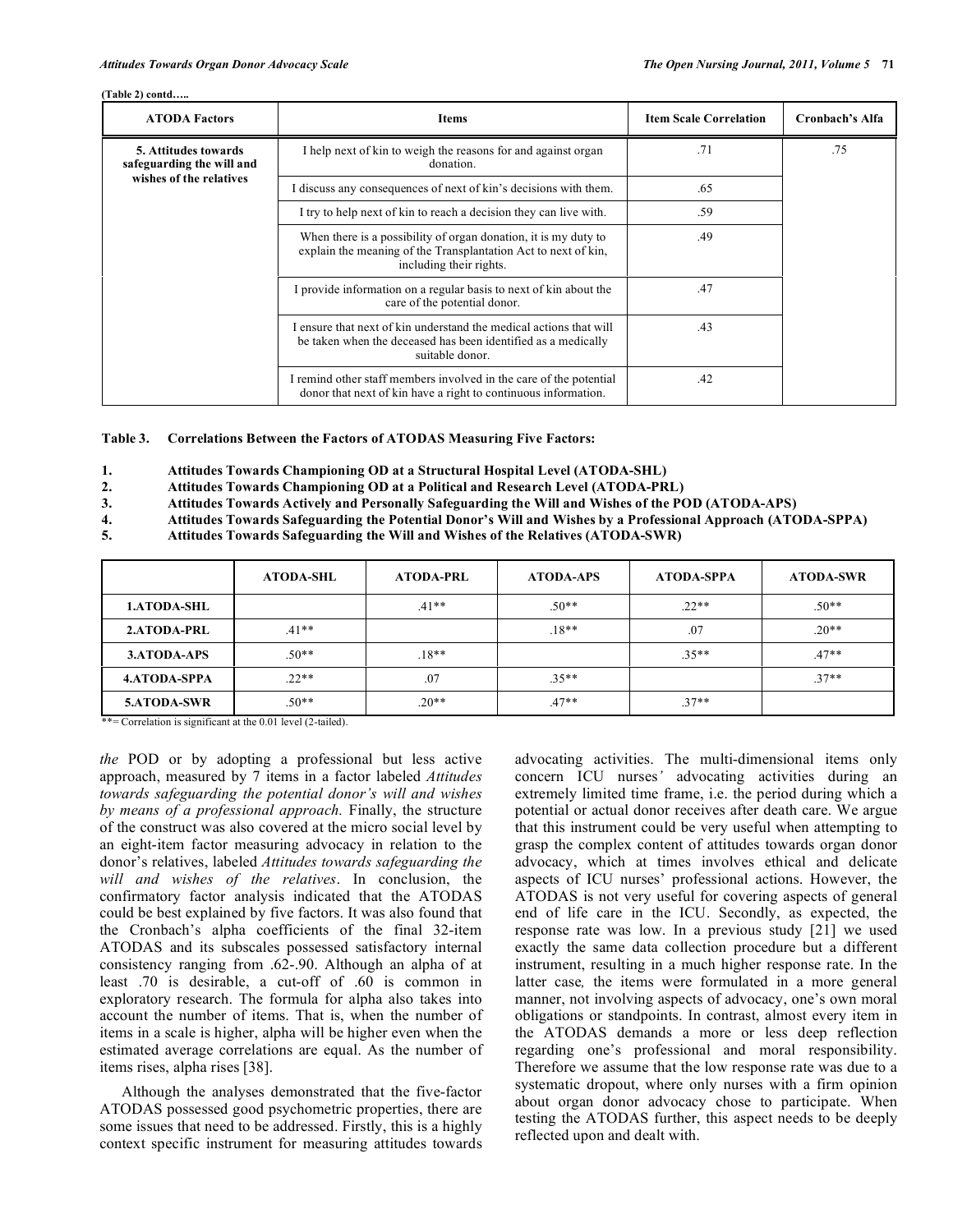#### **72** *The Open Nursing Journal, 2011, Volume 5 Flodén et al.*

 Thirdly, the ATODAS needs further testing regarding reliability, i.e. test-retest, and sensitivity to change. Today we do not know whether or not the instrument can detect changes in attitudes towards organ donor advocacy after interventions, for example, educational programs for ICU nurses on the subject of OD. A test-retest will reveal whether it is possible to explore if attitudes towards organ donor advocacy remain stable over time or whether they are affected by professional experience in general and the experience of caring for an organ donor in particular. In summary, the results of testing the ATODAS using exploratory and confirmatory factor analysis support and nuance the mid-range theory of patient advocacy proposed by Bu and Jezewski [15]. Organ donor advocacy consists of multi-dimensional behaviours, and ICU nurses' attitudes towards advocating on behalf of potential or actual donors may vary with different clinical situations and ICU settings, which can be classified into the three core attributes described above. The theory suggests that nurses who perform certain patient advocacy behaviours in some clinical situations, such as safeguarding patient autonomy, may not necessarily exhibit other patient advocacy behaviours under different clinical circumstances, such as championing social justice. There is a need to study what causes different attitudes and behaviours related to organ donor advocacy among ICU nurses in different settings. Do those with low scores on organ donor advocacy lack sufficient knowledge or are they not aware that the OD situation strongly requires advocating actions? Although the ATODAS needs further refinement, this initial test suggests that it can be used in future research to explore these and other factors that may influence attitudes and behaviours related to organ donor advocacy.

#### **ACKNOWLEDGEMENT**

 The corresponding author thankfully acknowledges funding support from 'Paul Frankenius foundation concerning kidney disease and. from Lennart Jacobssons foundation for research in kidney transplantation.

 The authors give sincere thanks to: Lars-Olof Persson, PhD, associate professor, Sahlgrenska Academy at Gothenburg University, for great and thorough work helping us with the statistics and to G. Nilsson for superb language review. None of the previous mentioned, had no other involvement in the study.

 Also a thanks to the expert group helping us during the development process of the instrument.

#### **CONFLICT OF INTEREST**

There are no conflicts of interest of any kind.

#### **REFERENCES**

- [1] Fridh I, Forsberg A, Bergbom I. Doing one's utmost: nurses description of caring for dying patients in an intensive care environment. Intens Crit Care Nurs 2009; 25: 233-41.
- [2] Hanks R. Development and testing of an instrument to measure protective nursing advocacy. Nurs Ethics 2010; 17(2): 255-67.
- [3] American Nurses Association. The Code of Ethics. Washington DC: ANA 2001.
- [4] International Council of Nurses. The ICN code of ethics for nurses. Geneva: ICN, 2006.
- [5] Chafey K, Rhea M, Shannon A, Spencer S. Characterizations of advocacy by practicing nurses. J Professional Nurs 1998; 14: 43- 52.
- [6] Foley B, Minick P, Kee C. Nursing advocacy during a military operation. West J Nurs Res 2000; 22: 492-507.
- [7] Hanks R. The lived experience of nursing advocacy: a descriptive pilot study. Nurs Ethics 2008; 22: 492-507.
- [8] Sellin S. Out on a limb: a qualitative study of patient advocacy in institutional nursing. Nurs Ethics 1995; 2: 19-29.
- [9] McSteen K, Peden-McAlpine C. The role of the nurse as advocate in ethically difficult care situation with dying patients. J Hosp Palliative Nurs 2006; 8: 259-69.
- [10] Vaartio H, Leino-Kilpi H, Salantera S, Suominen T. Nursing advocacy: how it is defined by patients and nurses, what does it involve and how is it experienced? Scand J Caring Sci 2006; 20: 282-92.
- [11] Lindahl B, Sandman P. The role of advocacy in critical care nursing: A caring response to another. Intens Crit Care Nurs 1998; 14: 179-86.
- [12] Mallik M. Advocacy in nursing: perceptions of practicing nurses. J Clin Nurs 1997; 6: 303-13.
- [13] Hellwig SD, Yam M, Di Guilio M. Nurse case managers' perception of advocacy: a phenomenological inquiry. Lippincott Case Managers 2003; 8(2): 53-63.
- [14] O'Connor T, Kelly B. Bridging the gap: a study of general nurses' perceptions of patient advocacy in Ireland. Nurs Ethics 2005; 12:  $453 - 67$ .
- [15] Bu X, Jezewski M. Developing a mid-range theory of patient advocacy through concept analysis. J Adv Nurs 2007; 57: 101-10.
- [16] Bu X, Wu YB. Development and psychometric evaluation of the instrument: attitude towards patient advocacy. Res Nurs Health 2008; 31: 63-75.
- [17] Snowball J. Asking nurses about advocating for patients: "Reactive" and "proactive" accounts. J Adv Nurs 1996; 24: 67-75.
- [18] Ajzen I, Fishbein M. Understanding attitudes and predicting social behaviour. Englewood Cliffs, NJ: Prentice Hall 1980.
- [19] Flodén A, Kelvered M, Frid I, Backman L. Causes why organ donation was not carried out despite the deceased being positive to donation. Transplant Proc 2006; 38 (8): 2619-21.
- [20] Flodén A, Forsberg A. A phenomenographic study of ICU-nurses' perceptions of and attitudes to organ donation and care of potential donors. Intens Crit Care Nurs 2009; 25(6): 306-13.
- [21] Flodén A, Persson L-O, Rizell M, Sanner M, Forsberg A. Attitudes to organ donation among Swedish ICU nurses. J Clin Nurs 2011a. doi: 10.1111/j.1365-2702.2011.03756.x.
- [22] Flodén A, Bergh M, Forsberg A. Swedish ICU nurses' perceptions of responsibilities and organization in relation to organ donation – a phenomenographic study. Intens Crit Care Nurs 2011b. doi:10.1016/j.iccn.2011.08.002.
- [23] Lynn MR. Determination and quantification of content validity. Nurs Res 1986; 35: 382-385.
- [24] Polit D, Beck C. Essentials of Nursing Research.  $7<sup>th</sup>$  ed. Philadelphia: Lippincott Williams & Wilkins 2010.
- [25] Smith J. Organ donation in intensive care a look at the ethical issues. Intens Crit Care Nurs 1992; 8: 227-33.
- [26] The Swedish Council for organ and tissue donation. Potential donors in Sweden**.** Möjliga donatorer i Sverige - en nationell kartläggning av dödsfall inom intensivvården, 2008. Available from: http://www.donationsradet.se/startsida/nyheter/Sidor/mojliga donatorerisverige-ennationellkartlaggningavdodsfallinomintensivva rden.aspx [accessed 13 May 2011] [in Swedish]
- [27] SFS 1995:831. The Swedish Transplantation Act. Svensk författningssamling.. Lag om transplantation m. m. Available from: http:// www.notisum.se/rnp/sls/lag/19950831.htm [accessed 13 May 2011] [in Swedish]
- [28] SOSFS 2009:30 (M). The National board of Health and Welfare. Donation och tillvaratagande av organ, vävnader och celler. Available from: http://www.socialstyrelsen.se/sosfs/2009-30/Docu ments/2009 30.pdf [accessed 13 May 2011] [in Swedish]
- [29] Ministry of Health and Social Affairs. Socialdepartementet. Hälso och Sjukvårdslag 1982:763. Available from: http://www.notisum.se /Pub/Doc.aspx?url=/rnp/sls/lag/19820763.htm [accessed 15 May 2011] [in Swedish]
- [30] Tabachnick B, Fidell L. Using multi-variate statistics.  $4<sup>th</sup>$  ed. Boston: Allyn & Bacon 2001.